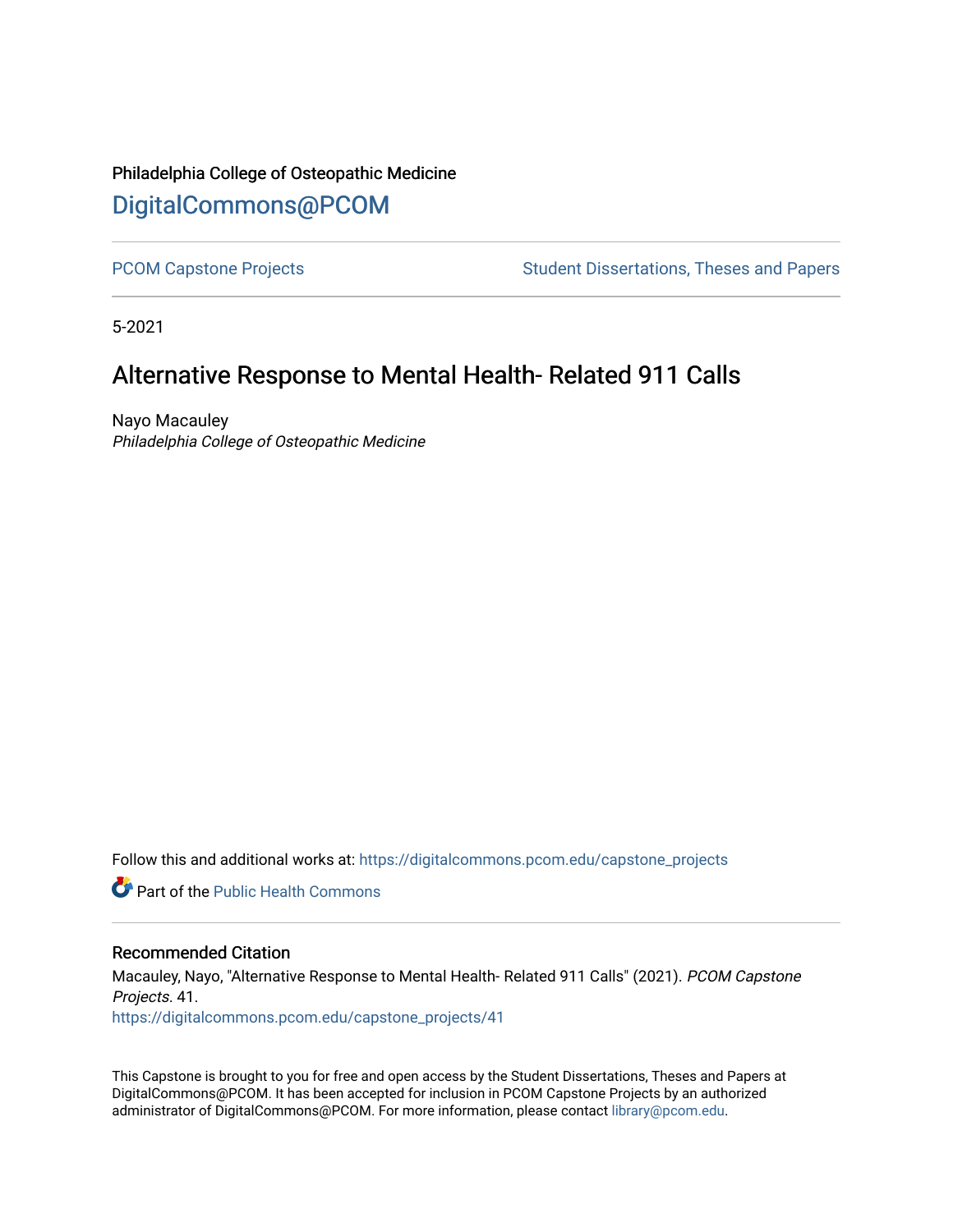Philadelphia College of Osteopathic Medicine Graduate Program in Biomedical Sciences School of Health Sciences

### **Alternative Response to Mental Health- Related 911 Calls**

A Capstone in Public and Population Health Leadership by Nayo Macauley Copyright 2021 Nayo Macauley

Submitted in Partial Fulfillment of the Requirements for the Degree of Master of Science in Biomedical Sciences, Public and Population Health Leadership Concentration

May 2021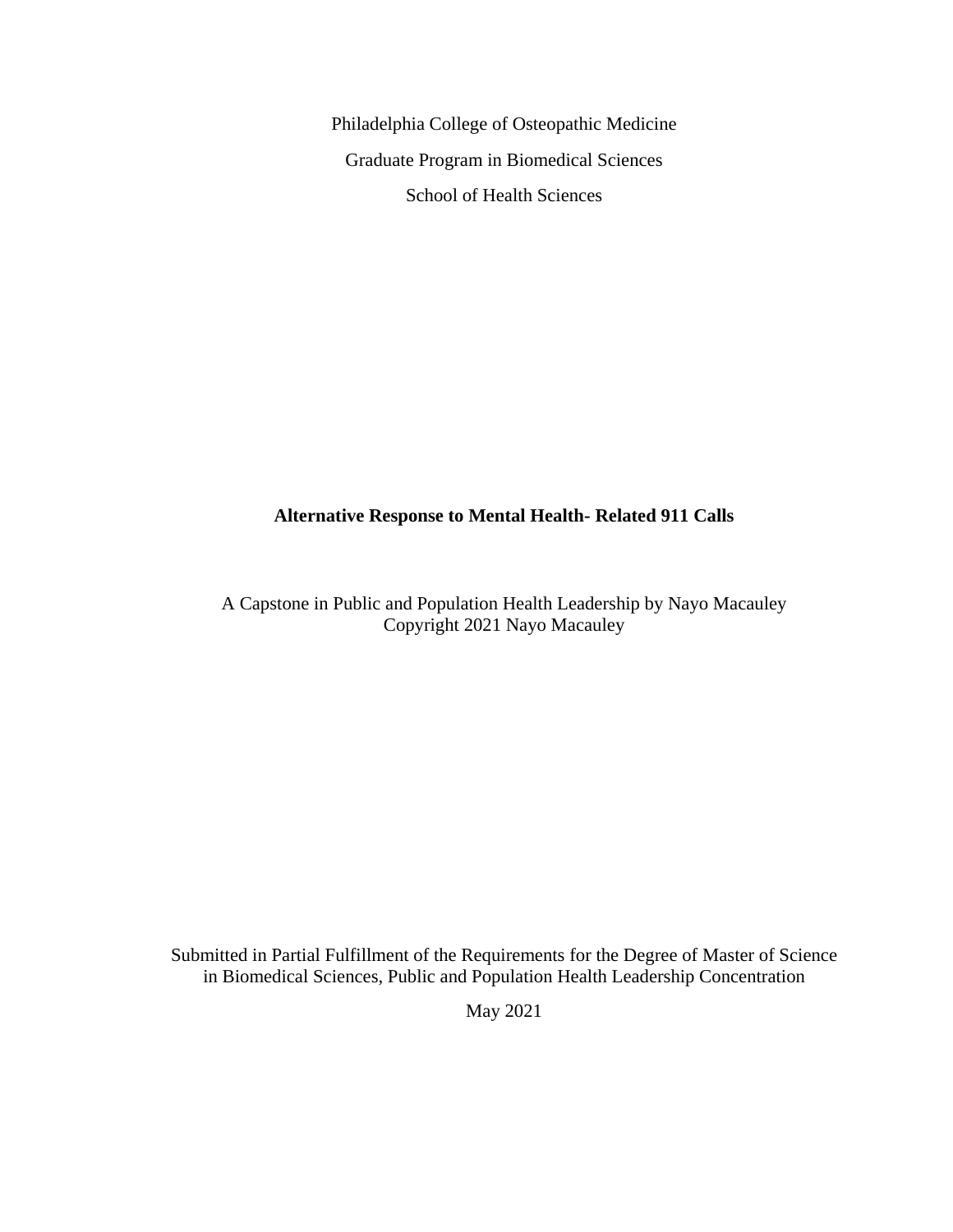### **ABSTRACT**

Over the last 3 decades, efforts to improve interactions between law enforcement and mentally ill individuals has resulted in several training programs for police officers with the goal of reducing the risk of violent altercations and incarceration and instead, seeking to connect this population to the resources they need. Despite widespread mental health training for police officers, people suffering from mental illness were found to be 16 times more likely to be met with excessive force resulting in injury or death when police officers responded to a 911 call. The review will investigate the largest mental health training program called the Crisis Intervention Team (CIT) and discuss its goals, utilization, and explore where there may be room for improvement. There is a substantial amount of literature discussing the effectiveness and revision of CIT but not a lot of literature about alternatives to police response to mental health-related 911 calls. This review will feature recent altercations to showcase the struggles that officers have in deescalating these situations thus, making the discourse surrounding alternative programs that avoid the presence of law enforcement when dealing with such calls, a necessary one. Lastly, the review will highlight current legislative conversations occurring to fund these programs that aim to employ social workers and mental health professionals as first-responders to mental health crisis-related calls.

.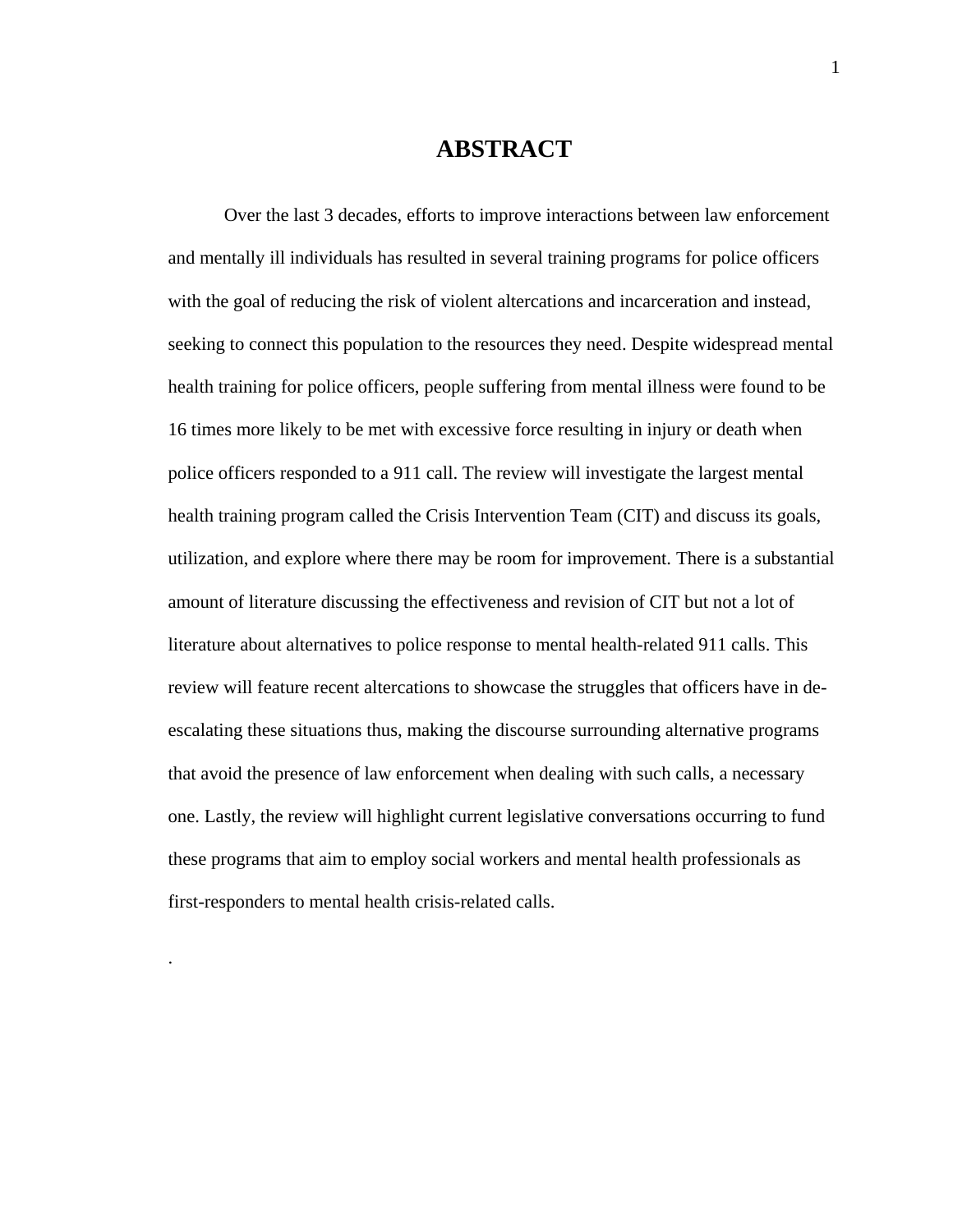### **INTRODUCTION**

The topic of police reform in the United States has garnered the attention of mass media dating back to 1991 when outrage ensued following the release of a video documenting LAPD officers brutally beating 26-year-old Rodney King (1). After violent protests in Los Angeles ceased, the discussion about the militarization of police and addressing racial biases within the force were brought to the forefront and remains at the center of political discourse today. In the last decade, access to video footage, body cameras, and social media have made more people aware about the devastating results of police who abuse their position and violate their oath to protect our citizens. The conversation is nuanced especially when considering that the majority of police officers desire to simply make communities feel safer and are often willing to put themselves in danger to do so. A study featured in the Criminal Justice Journal (2) reveals that in response to several questionnaires, majority of police officers applied for the job for altruistic reasons. However, the issue remains that there are vulnerable populations that fall victim to the lack of policy protection and loose policing regulation. One aspect of this problem is about police use of lethal force on mentally ill individuals which has public health implications for how this nation responds and takes care of this population when one of them enters a crisis episode.

According to the Journal of Preventative Medicine, researchers found that 20- 50% of deaths by lethal force of law enforcement involved individuals with mental illness (3). Even when fatality is avoided, incarceration is common amongst this population and prisons have become the largest institution to house persons with mental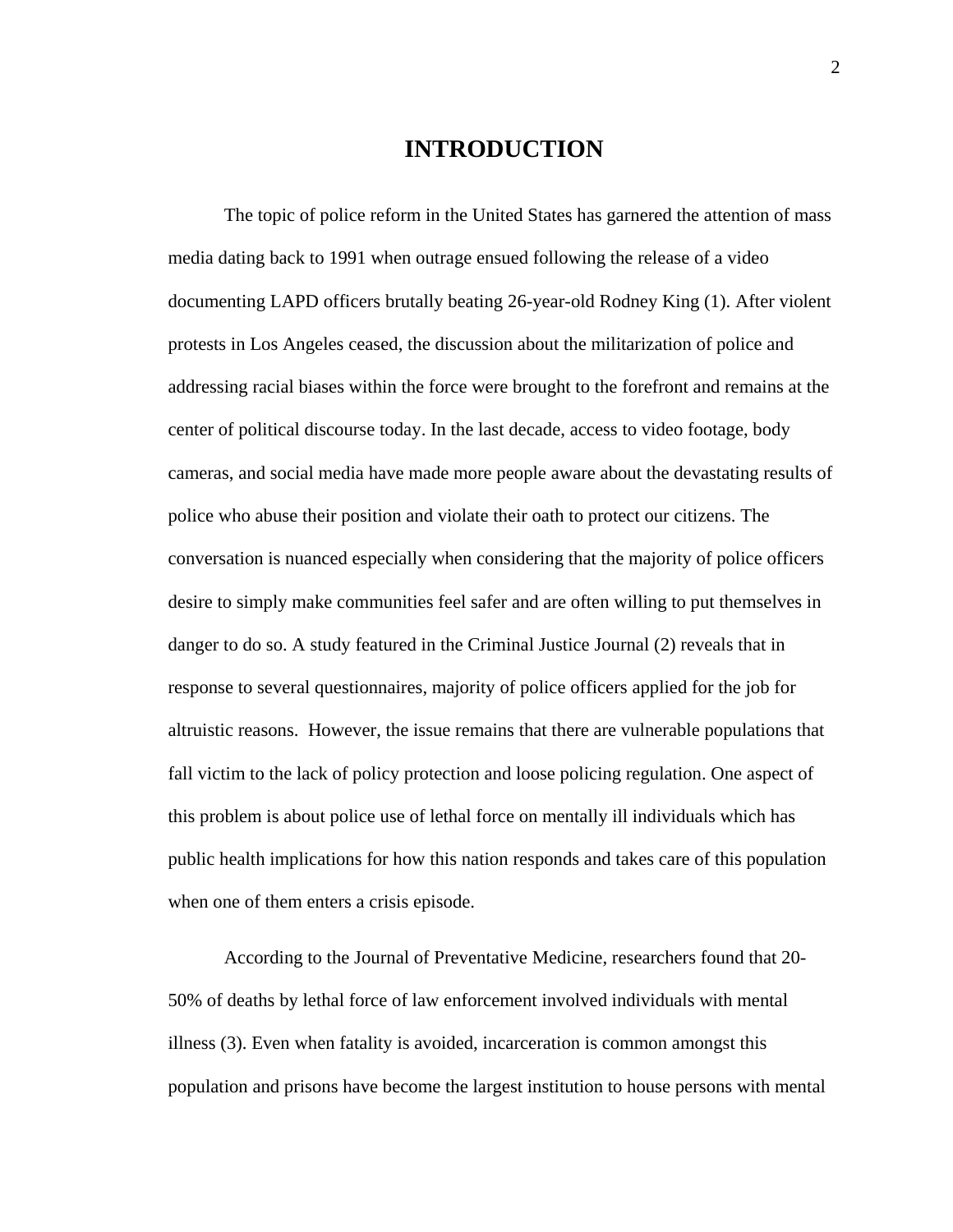illness (4). Efforts to mitigate violent interactions between law enforcement and those suffering from a mental health crisis have resulted in programs being put into place such as the Crisis Intervention Team (CIT) (5). After 3 decades of its inception, however, individuals suffering from severe mental illness (SMI) were found to be at a much higher risk of violent encounters with police officers and likelihood of incarceration than those without SMI according to a study by the Treatment Advocacy Center (6). The review will start by evaluating the innerworkings of the CIT and identify areas of the program that may be contributing to the dire outcomes of interactions between police officers and SMI. The overall purpose of the review is to suggest practical solutions that expands discourse and legislation from merely training police offers to including the involvement of social workers and mental health workers when responding to a mental crisis situations.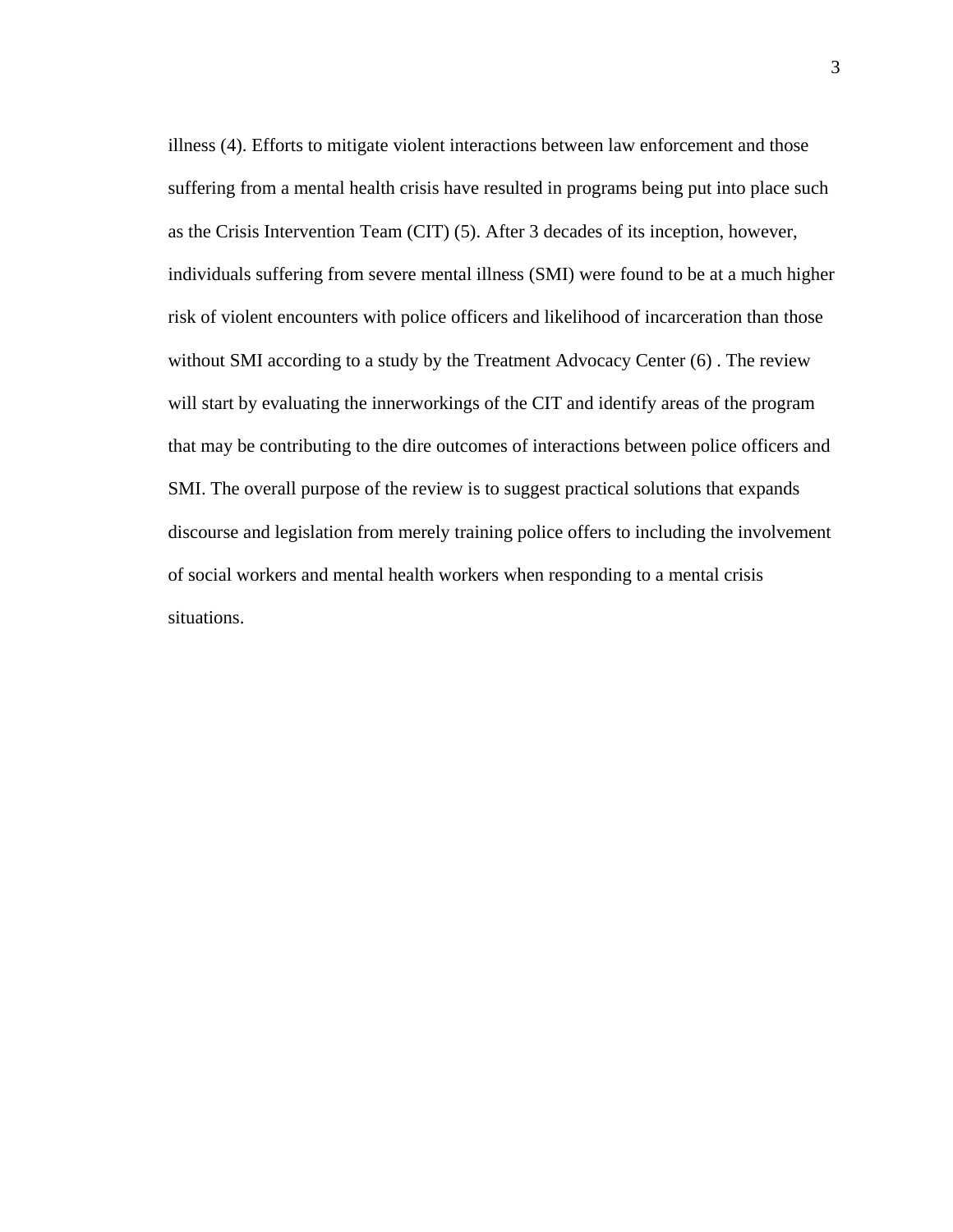### **BACKGROUND**

#### **The Crisis Intervention Team (CIT)**

In 1988, an officer from the Memphis police department was responsible for a fatal shooting while attempting to arrest an individual who was under the influence and identified as a person with mental illness (4). In response to the controversy that ensued, law enforcement collaborated with the National Alliance on Mental Illness (NAMI) to develop a training program that would equip police officers with skills in de-escalating a mental health crisis response (4). Since its inception, about 2,700 police departments across the nation have adopted CIT as an option for their police officers (7). The organization provides 40 hours of additional training to police officers so they can better know how to de-escalate situations when being called to interact with someone with SMI (5). Police departments operating with CIT also seek to connect individuals with mental health services, social workers, and medical professionals as a diversion from incarceration (8 NAMI).

A study found that CIT has been effective in increasing the chance that an encounter with persons with SMI resulted in diverting the individual from jail to mental health services, however, not much change was observed in excessive force used by officers (9). Although mental health training programs such as CIT are being utilized by police departments, there continues to be devastating results when police have responded to a mental health crisis. The Washington Post started a database in 2015 documenting every fatal shooting by on-duty police officers. The data presents that since 2015, about 23% of the 6,100 deaths counted, have been persons with mental illness (10). These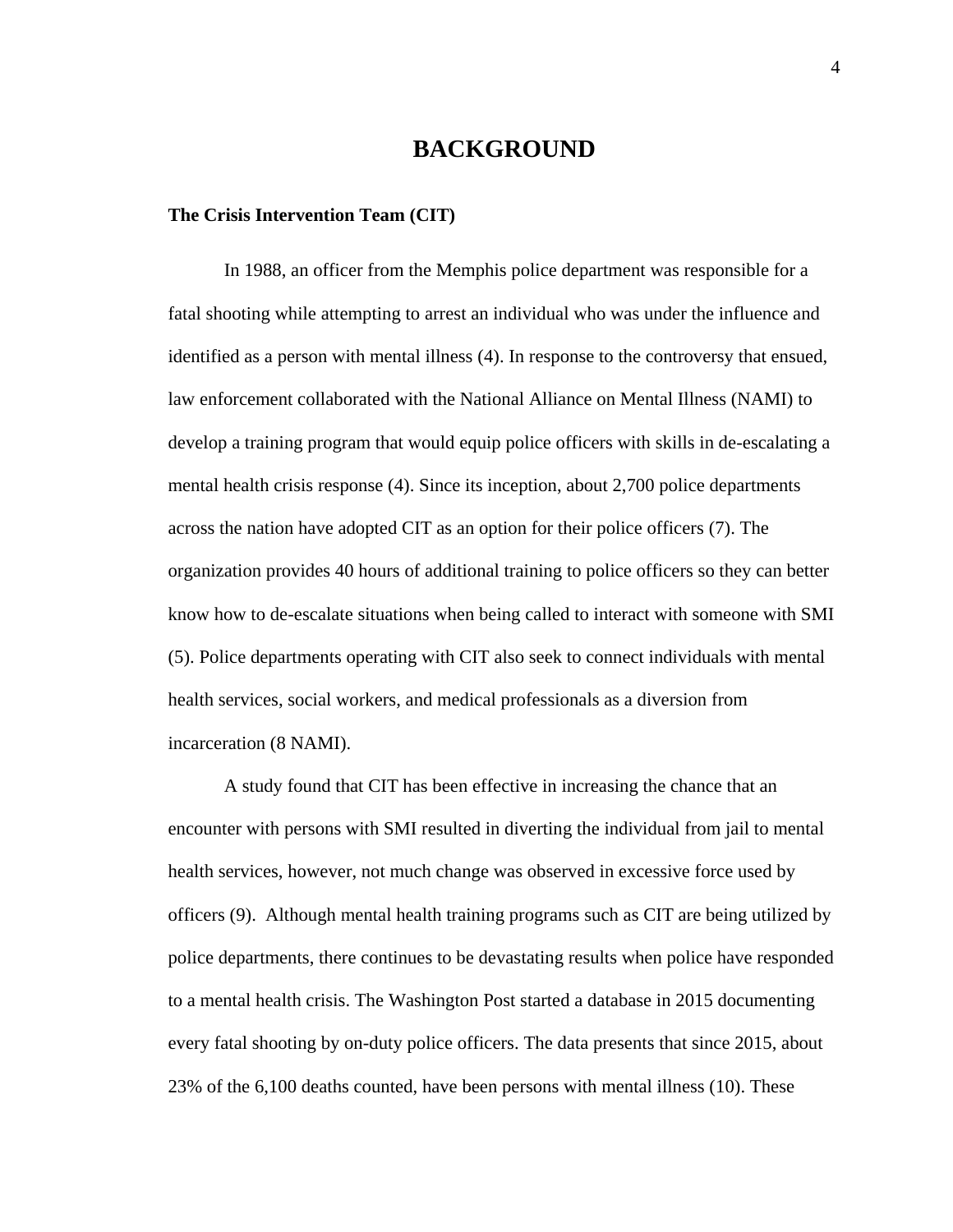numbers only account for fatalities due to gunshot wounds and do not include the deaths

of persons with SMI attributed to excessive force resulting in asphyxiation or other

injuries.

| <b>Name</b>                            | Date/<br><b>Location</b><br>of Incident          | <b>Mental</b><br><b>Illness</b><br><b>Status</b>  | 911 call Incident                                                                                                                                                                               | <b>Cause of Death/Severe</b><br><b>Injury</b>                                                                                                                                                                                                       |
|----------------------------------------|--------------------------------------------------|---------------------------------------------------|-------------------------------------------------------------------------------------------------------------------------------------------------------------------------------------------------|-----------------------------------------------------------------------------------------------------------------------------------------------------------------------------------------------------------------------------------------------------|
| <sup>11</sup> Daniel<br>Prude          | March 23,<br>2020<br>Rochester,<br>New York      | Excited<br>delirium due<br>to PCP<br>intoxication | Prude's brother called 911<br>for help in restraining Prude<br>after he ran from his<br>brother's home and was<br>wandering the streets<br>unclothed.                                           | In an attempt to subdue<br>Prude, an officer used his<br>bodyweight and hands to<br>press Prude's face into the<br>pavement for about 3<br>minutes.                                                                                                 |
| <sup>12</sup> Angelo<br>Quinto         | December<br>23, 2020.<br>Antioch,<br>California  | Anxiety,<br>Depression                            | Quinto's sister called 911<br>for help in deescalating his<br>state of paranoia. Family<br>claims that Quinto was in<br>his mother's arms<br>beginning to calm down<br>before officers arrived. | Police officer knelt on<br>Quinto's neck for several<br>minutes until he lost<br>consciousness. He was<br>pronounced dead 3 days<br>later at a hospital due to<br>asphyxia                                                                          |
| <sup>13</sup> Linden<br><b>Cameron</b> | September<br>4, 2020.<br>Salt Lake<br>City, Utah | Asperger's<br>Syndrome                            | Cameron's mother called<br>911 while he was suffering<br>from a mental breakdown.                                                                                                               | Linden Cameron suffered<br>from 11 gunshot wounds<br>after the police responded<br>to the call and fired shots at<br>him while he ran away<br>unarmed. Cameron is now<br>recovering with a<br>paralyzed arm and several<br>internal organ injuries. |

Table.1 Recent Case Studies.

Three cases within the last year in which mental health-related 911 calls made by family members resulted in severe injury or fatality.

<sup>11</sup> Gold, M., & Closson, T. (2020, October 8). *What We Know About Daniel Prude's Case and Death*. The New York Times.

<sup>12</sup>Elfrink, T. (2020, September 8). *'He's a SMALL Child': Utah police shot a 13-year-old boy with autism after his mother called 911 for help*. The Washington Post. <sup>13</sup>Elfrink, T. (2021, February 22). *Navy veteran in mental crisis died after police knelt on his neck for nearly five minutes, his family says*. The Washington Post.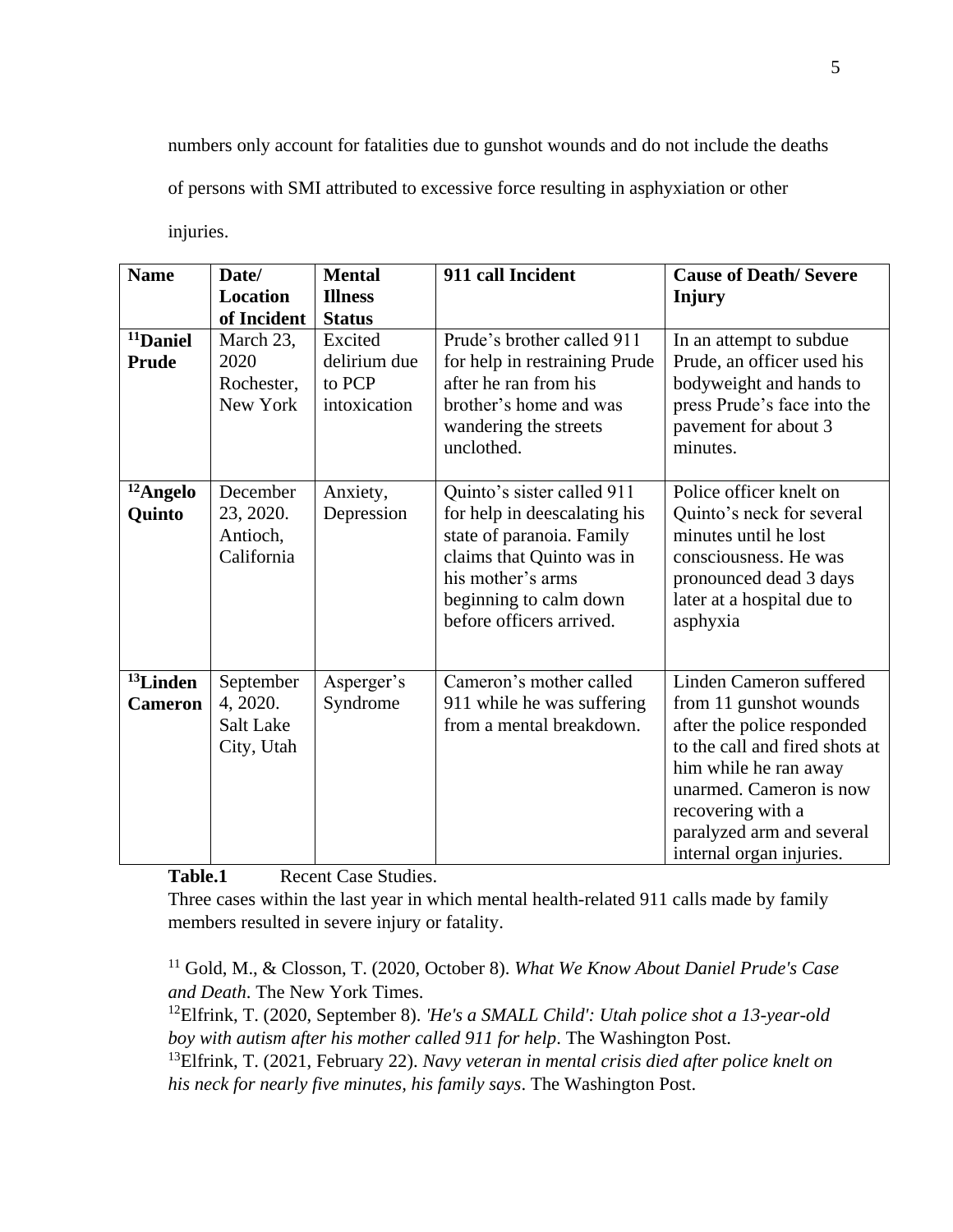#### **A Case for Alternative Responses to Mental Health Calls**

In Table.1, three recent cases which garnered media attention over the last year are featured. All of these devastating stories can lead one to ponder about the moments leading up to these altercations and think about all of the other possibilities that could have occurred to prevent such tragic events. It is worth noting that in all three of these cases, a concerned family member is who was responsible for calling police to the scene( $11,12,13$ ). By virtue of their relationship to the victim, it is reasonable to assume that their intent was not to make a potentially fatal phone call but to receive help in ensuring their own and their family member's safety.

In the case of 13-year-old Linden Cameron, for example, his mother Golda Brown reports in a lawsuit against the Salt Lake City, Utah Police Department, that she expressed to dispatch that her autistic son was afraid of police and specifically requested a crisis intervention training team member to respond (12). Utah is one of 11 states to have CIT as a statewide program since 2008 and Brown felt that a CIT officer would have better results in de-escalating the situation with her son versus a non-CIT officer (14). The identity of the officer who shot Cameron multiple times has not been revealed thus it is not known if he was a CIT member or not. According to the body cam footage and eyewitness accounts, however, protocol was not followed as taught by crisis intervention staff in responding to a mental health crisis (12).

Linden's misfortune brings to light the first pitfall of CIT worth discussing. While studies have shown that CIT members tend to have decreased stigma about mental health and higher rates of jail diversion, the program itself is voluntary for officers (5,6). With 11 states now implementing CIT across their police departments, only those who choose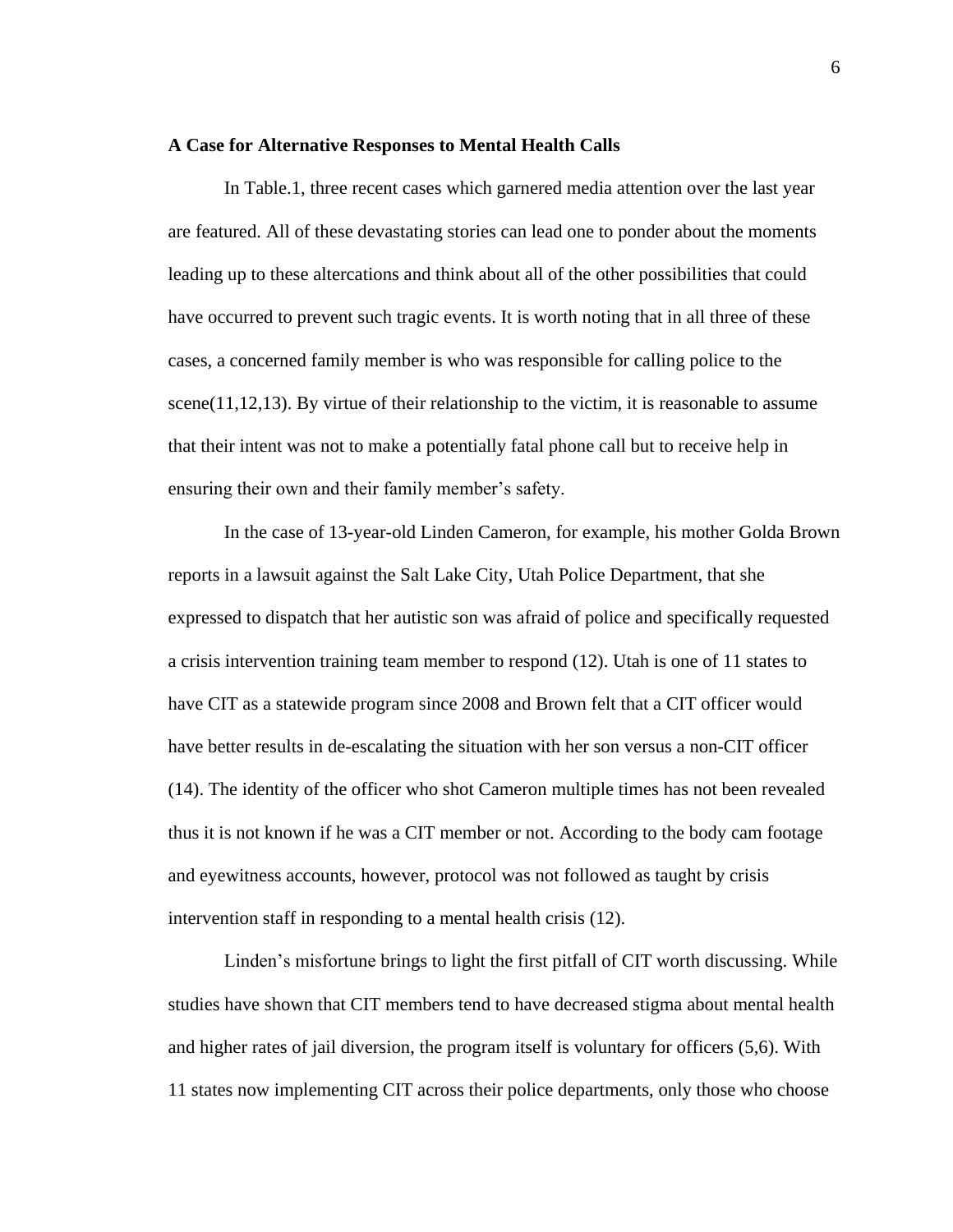to go through the 40- hour training will be better equipped to handle a mental health crisis- not the entire force. This means that even with the availability of CIT in Utah, there is no guarantee that a call, like the one made by Linden Cameron's mother, would garner a response from a group of law enforcement that have been prepared to handle an unarmed, teenage boy with Asperger's syndrome without use of lethal force. One must wonder if the incident would have ended less violently if Brown's call for help for her son would have been redirected to a mental health professional or social worker.

CIT has grown rapidly since its inception in 1988. According to National Alliance on Mental Illness, the number of police departments operating with CIT has grown from 400 to 2700 from 2008 to 2019, respectively (8). However, the number of police agencies in the US is about 17,985 which accounts for about 15% of departments (15). This brings into question; what training programs are in place for those without CIT? Rochester, New York and Antioch, California are two police agencies that are a part of the majority of police departments without CIT and are also two cities recently in the news for the deaths of mentally compromised individuals at the hands of the police (11,13) Daniel Prude's brother stated that when he made the phone call to 911, he felt that it could potentially be a death sentence for his 41-year-old brother due to his distrust of the Rochester police. But his concern for his brother's well-being as well as others led him to make the call anyway (11). Unfortunately, his fears were confirmed when within minutes of police officers subduing Prude, he had lost consciousness and would never recover.

Similarly, in Antioch California, Angelo Quinto's sister Isabella Collins called police with the hopes of receiving emergency medical care to help her brother out of an episode of paranoia (13). There was no additional training provided by the Antioch Police

7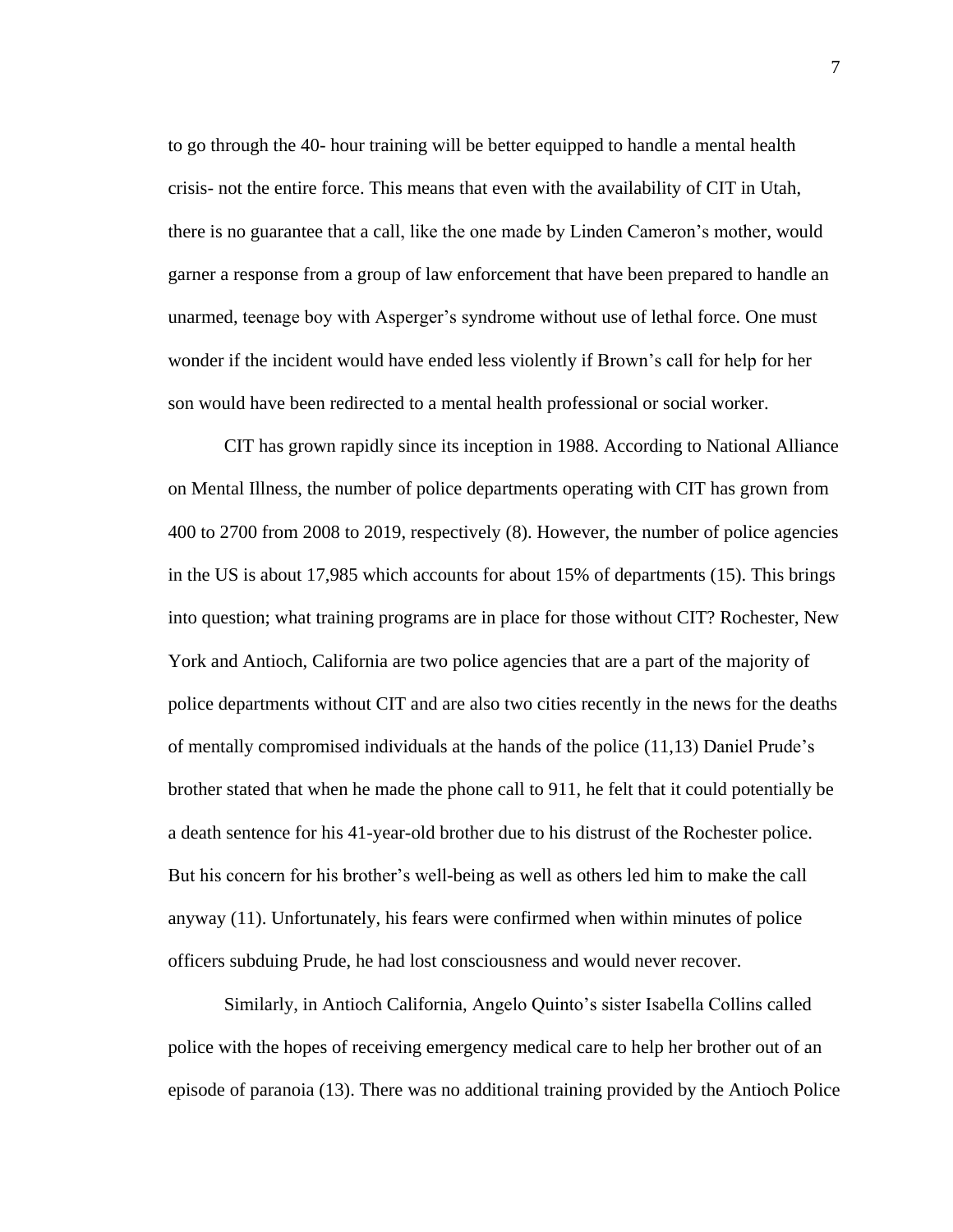Department to police officers at the time of Quinto's death (16). According to witnesses, Quinto was no longer resisting arrest and his legs were shackled when an officer continued to press their knee on the back of Quinto's neck (13). No medical personal came into contact with the Navy veteran except after he had lost consciousness (13). Even if the Antioch Police Department had a program like CIT in place, as previously mentioned, there is no guarantee that the officers responding to the Quinto home would have elected to go through the 40-hour training voluntarily.

Current methods to train police officers in handling mental health cases are still resulting in higher rates of fatal interactions or incarceration (4). The CIT has seen successful results in diverting some of these results, however, the program is not spreading quickly enough to mitigate these statistics. Due to the voluntary nature of the training, it does not ensure that all responding officers will be able to deescalate a mental health crisis as was seen in the case of Linden Camron in Salt Lake City, Utah. In addition, studies show that CIT trained officers did not show a difference in the use of excessive force when addressing mental health-related calls (9). Alternatives must be explored to better equip first responders/ law enforcement in dealing with the disease that is mental illness. Some of these alternatives will be discussed in the following section.

#### **Alternative Interventions- CAHOOTS**

One of the first initiatives to develop an alternative response for mental healthrelated calls was created in 1989 in Eugene, Oregon with a program called CAHOOTS (Crisis Assistance Helping Out On The Streets) (17). The Eugene Police Department partnered with the White Bird Clinic to mitigate dire interactions between police and the mentally ill, substance addicted, and homeless populations. CAHOOTS provides a 24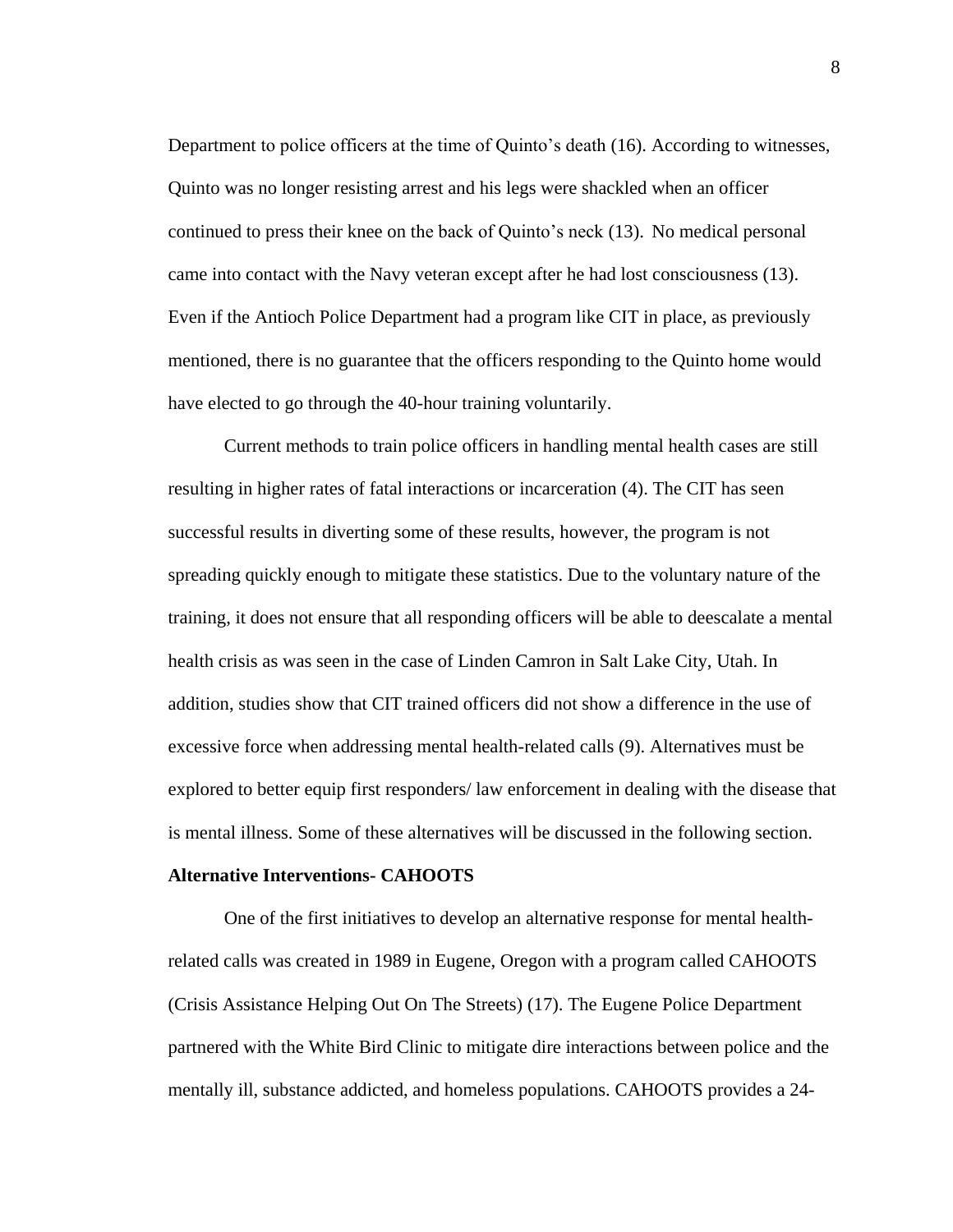hour response team of usually two people: a crisis intervention worker and an EMT or a nurse (17). The police in Eugene, Oregon typically dispatch the team to respond to calls that are non-criminal in nature freeing up law enforcement to solely focus on crime. The dispatchers are trained to be able to decipher what constitutes a non-criminal emergency versus a situation that would need police presence (17). Since its inception, the city has avoided the over-response from police that is seen in other cities across the nation. According to data provided by the White Bird Clinic, in 2019, out of the 24,000 calls made to CAHOOTS, only 150 required law enforcement intervention. In 2017, CAHOOTS responded to 17% of all Eugene police department calls saving the city about \$12 million that year (18) *See Figure. 1*. This alternative response program is an example of how the strategic avoidance of police interaction with the mentally ill or individuals under the influence, not only benefits vulnerable populations but also makes economic and logistical sense.

The success of CAHOOTS has influenced many other cities to implement similar programs (7). In 2020, the Denver City Council launched a program called Support Team Assisted Response (STAR) which was modeled after CAHOOTS in Eugene, Oregon (19). The 6-month trial period ran from June to December of 2020 in which mental health calls were redirected to a team of social workers and





paramedics who responded to these calls (19). In total, 750 mental health- related calls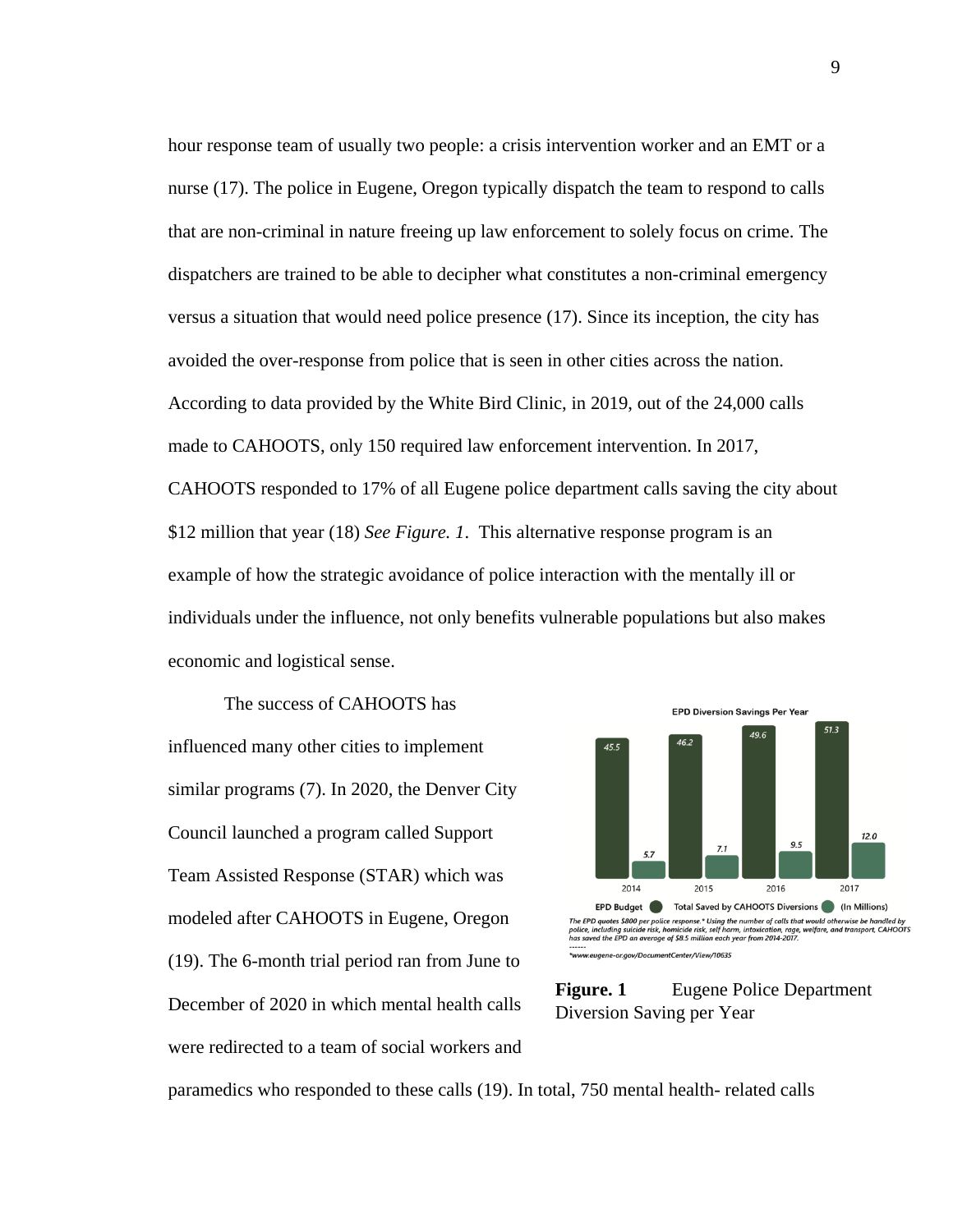were forwarded to the STAR team in the downtown, Denver area and 0 required the additional presence of law enforcement. Not one call led to an arrest, violent altercation, or incarceration (19). The STAR program did implement protocol for the team of social workers and paramedics to request for police back up if necessary, but during the trial period, they managed not to use such methods safely. Chris Richardson, a social worker for the Mental Health Center of Denver, states that he believes the program will continue to be well supported by the progressive community and that more people will advocate for options that do not involve law enforcement response (19).

The Rochester Police Department is also beginning to implement some changes. Prior to Daniel Prude's death, police officers in the Rochester Police Department (RPD) were not provided any additional training for mental health crisis response calls (20). Six months after Prude's death, RPD created a division called the New Crisis Intervention Services Office in September of 2020. The office has been given the task to intervention of law enforcement. Out of this new initiative, in January of this year, a 180-day pilot program was implemented called the Person in Crisis (PIC) Team (20). PIC will provide a mental health response team to behavioral health incidents comprising of social workers and mental health counselors to 911 or 211 calls involving mental health or substance abuse issues (20). The program is expected to end in June and will be assessed for its effectiveness. Lastly, the mayor of Rochester, Lovely Warren, along with lawmakers, activists, and mental health professionals, have proposed a bill called Daniel's Law which if passed, will change New York's public health policy to create a mental health response team comprised of mental health professionals and social workers (20).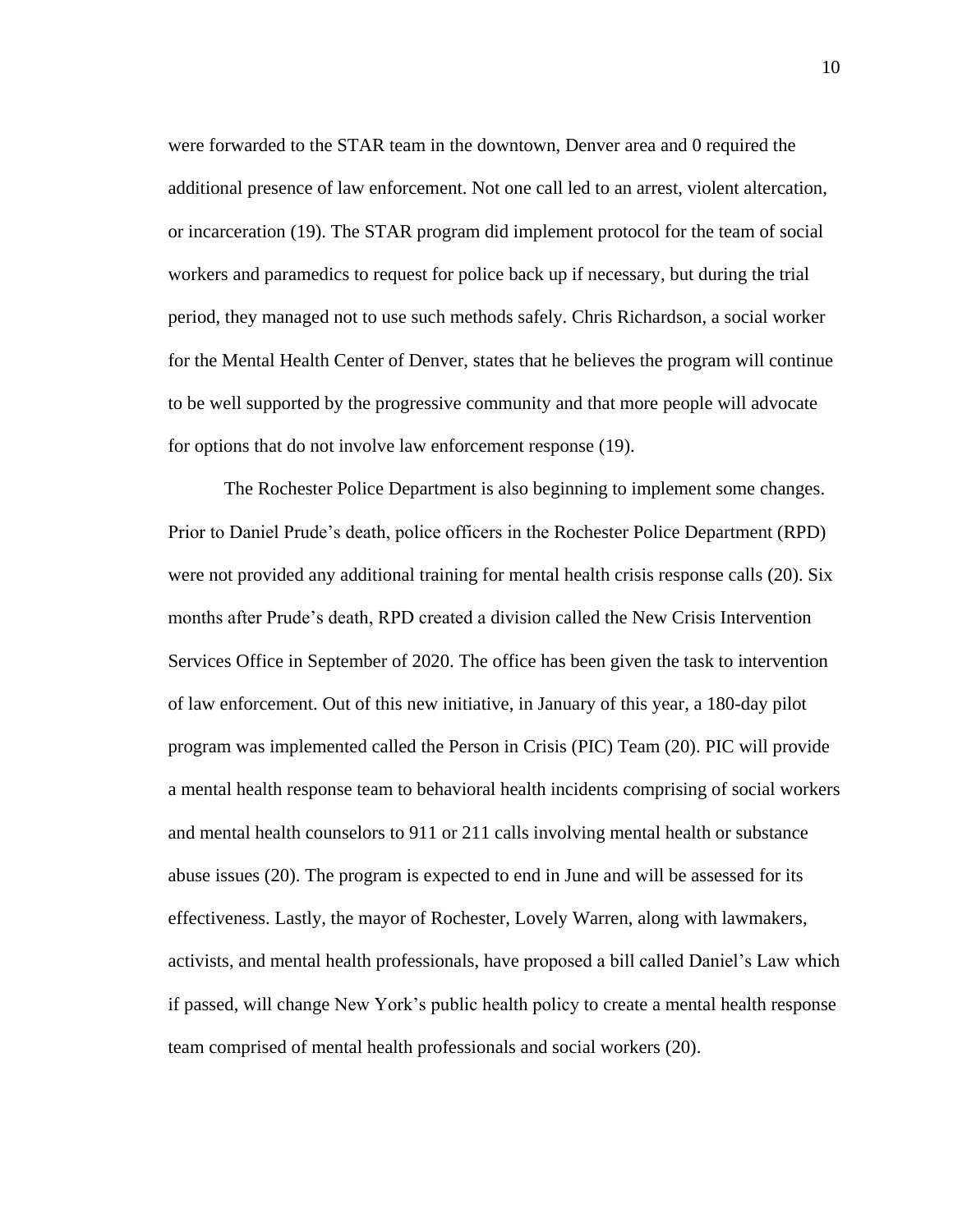Lastly, In Antioch, California, six months after the tragic death of Angelo Quinto, the police department has made CIT available for their force as of March 2021 (16). Newly elected mayor, Lamar Thorpe, proposed a plan to provide a mental health crisis response team modeled after CAHOOTS in Eugene, Oregon in December of 2020 and has since hired a consultant has been hired to implement this new program and the city council has also agreed to pay for body cameras for the police department (16).

#### **How Alternatives can be Implemented**

As demonstrated by the cities mentioned in the previous section, initiatives to implement alternatives to police response for mental illness-related 911 calls starts at the local level. The most recent movements towards a mental health response task force has been mainly pushed by newly elected mayors. Programs like CAHOOT are being funded by the city government (18). In the case of Daniel's Law, support from government officials can elevate the bill to make a statewide mandate for the development of mental health crisis response team. The bill is expected to be voted upon in June of 2021 and if passed, will result in the first statewide program that does not initially send police officers for 911 calls involving mental illness or substance abuse as was the case for Daniel Prude (21). Police reform is increasingly becoming a priority in the highest office of our nation following the protests and outrage displayed by the world after a 9 minute, 29 second video documented the killing of George Floyd under the knee of former officer, Derek Chauvin. President Joseph Biden is currently advocating for Congress to pass the George Floyd Justice in Policing Act which will be the first of its kind to keep police accountable and transparent nationwide (22). While the bill does not specifically mention the replacement of officers to handle non-violent, mental health situations, it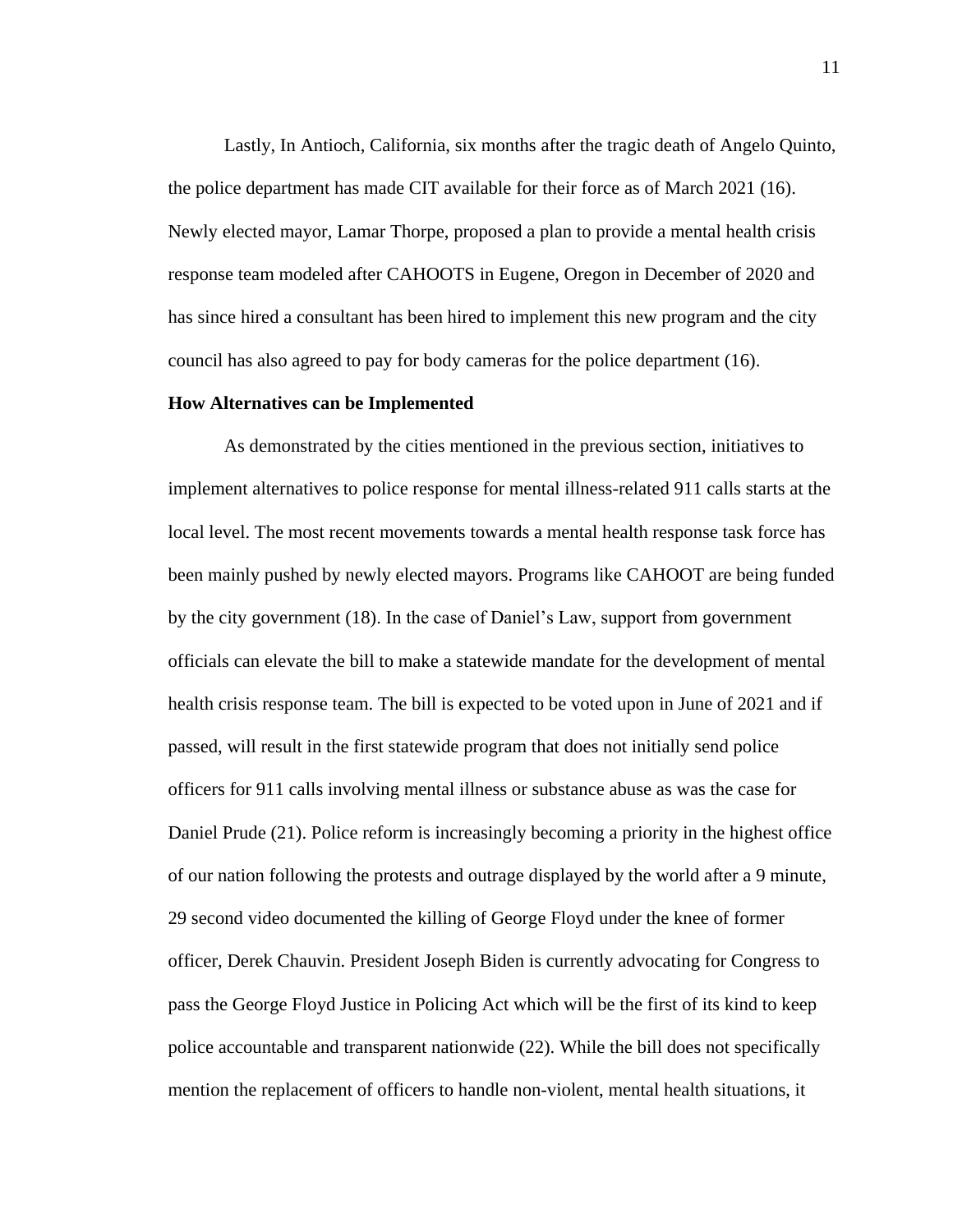does mandate a reallocation of funds to invest in more community-based interventions which could result in the development and funding of programs like CAHOOTS and STAR all over the country  $(22)$ .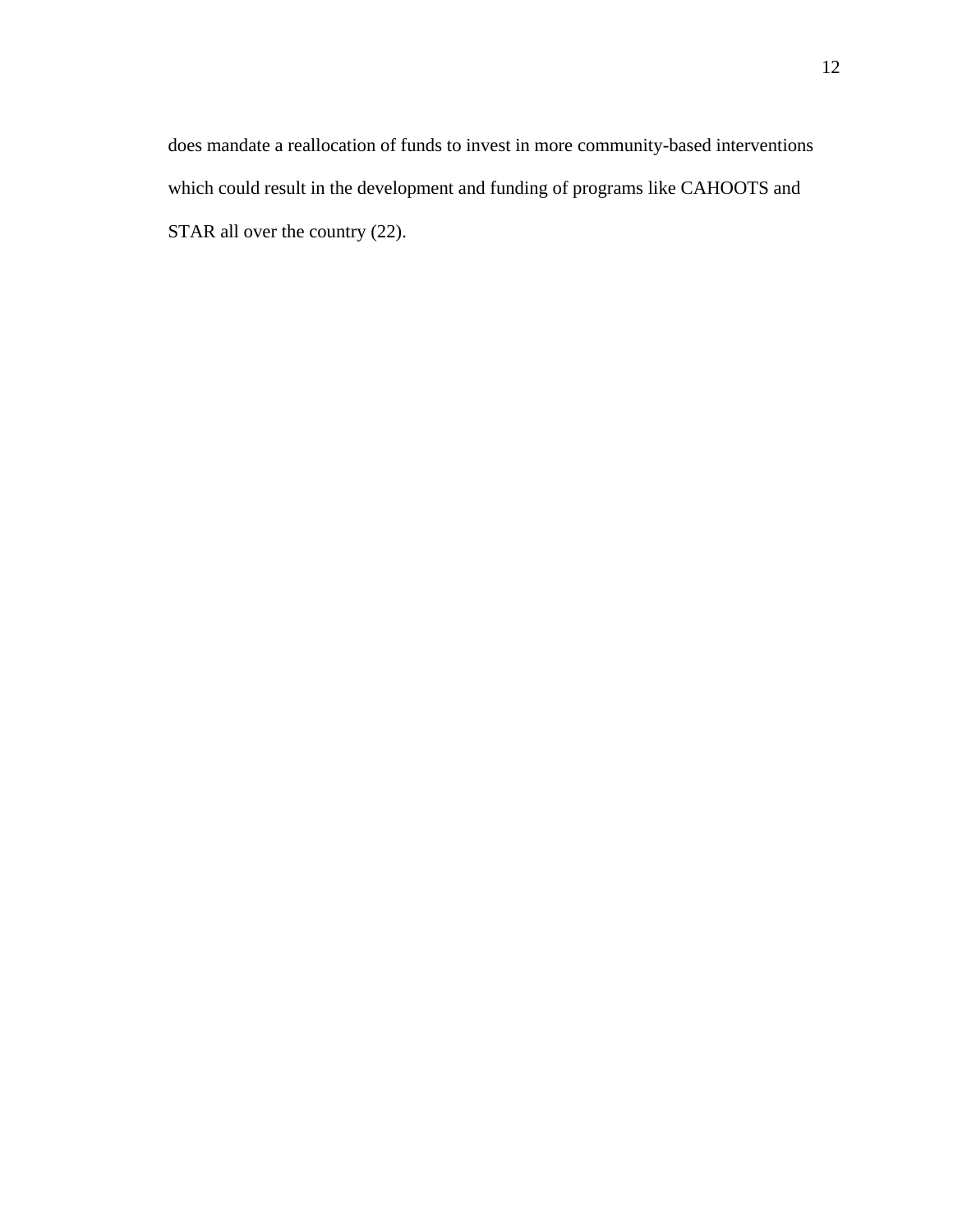# **RESEARCH STRATEGIES**

A literature review was conducted to find studies about the current methods used to train police officers and its effectiveness. Other academic databases were used such as PubMed, Google Scholar, and EBSCO Information Services. The researcher also accessed websites of multiple police departments and gathered information for the presentation of case studies from Washington Post articles. Information was also gathered organization websites such as the Crisis Intervention Training site and the National Alliance on Mental Illness for the gathering of statistics. Lastly, government databases and websites were used to document current legislation for the development of mental health response teams.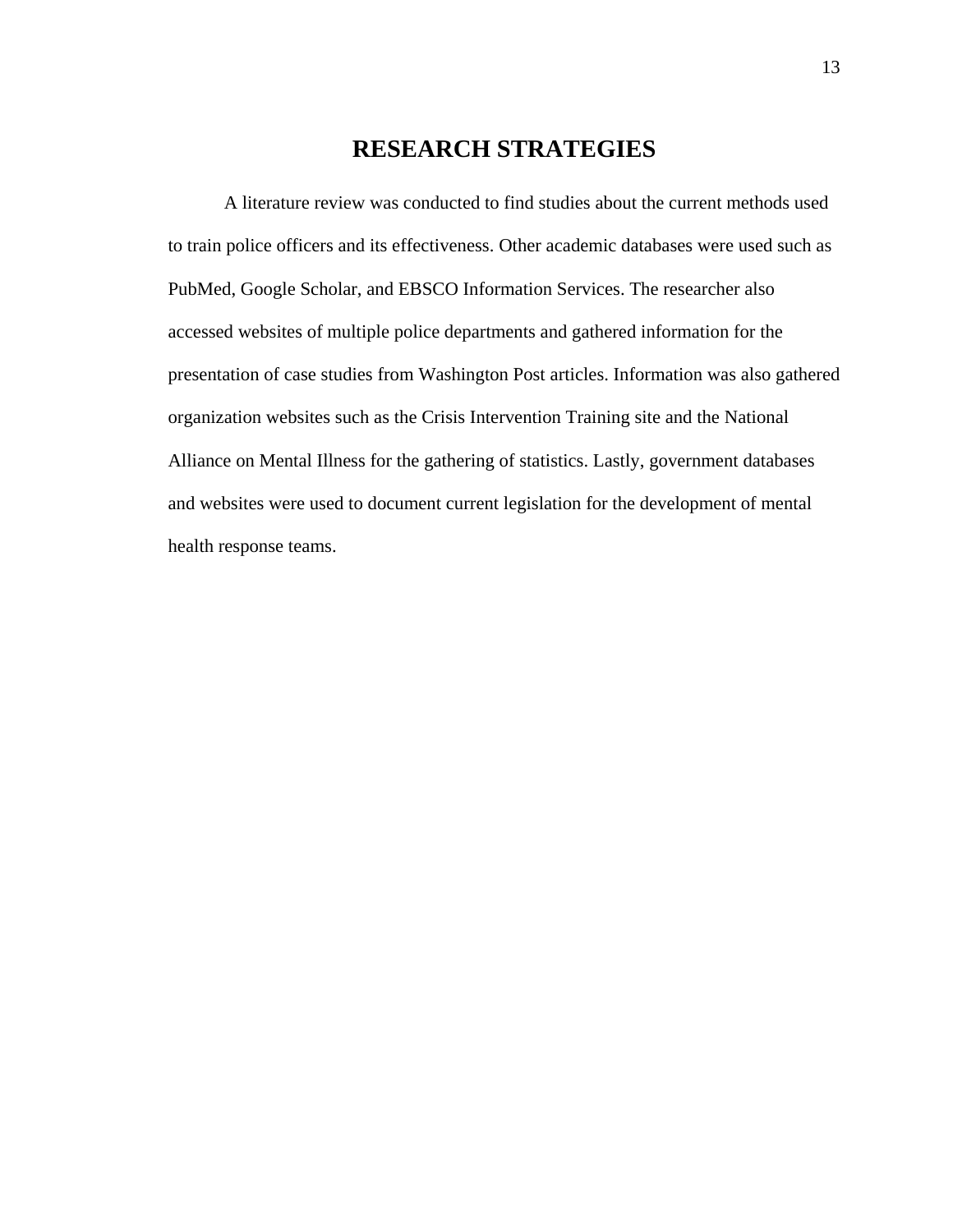### **DISCUSSION**

Police officers have a highly stressful, difficult job to do. They are often placed in high-risk situations that forces them to make difficult decisions in a short amount of time in order to protect themselves and others. Furthermore, they are not directly responsible for the policy making that goes into what they can do while on the job and what constitutes excessive force (2). Training officers to safely engage with severely mentally ill individuals, while beneficial, may not ever be enough to safely mitigate a crisis. Providing an additional task force that specializes in de-escalating 911 calls having to do with non-violent mental health illness crisis or altered mental state due to substance abuse, would help to alleviate police officers from constantly dealing with these issues. Police departments could then benefit financially and relieve officers to accomplish what they were hired to do which is to fight and prevent crime in their efforts to protect and serve American citizens.

From a public health standpoint, subjecting mentally ill persons in crises to incarceration or the risk of severe body injury or even death at the hands of law enforcement is not an efficient way to address this population when one of them enters into a state of delirium. Hopefully, with more exposure, research, and funding, programs like CAHOOT and STAR will become common practice as calls for police reform and police reprogramming are currently at the forefront of state and national legislation.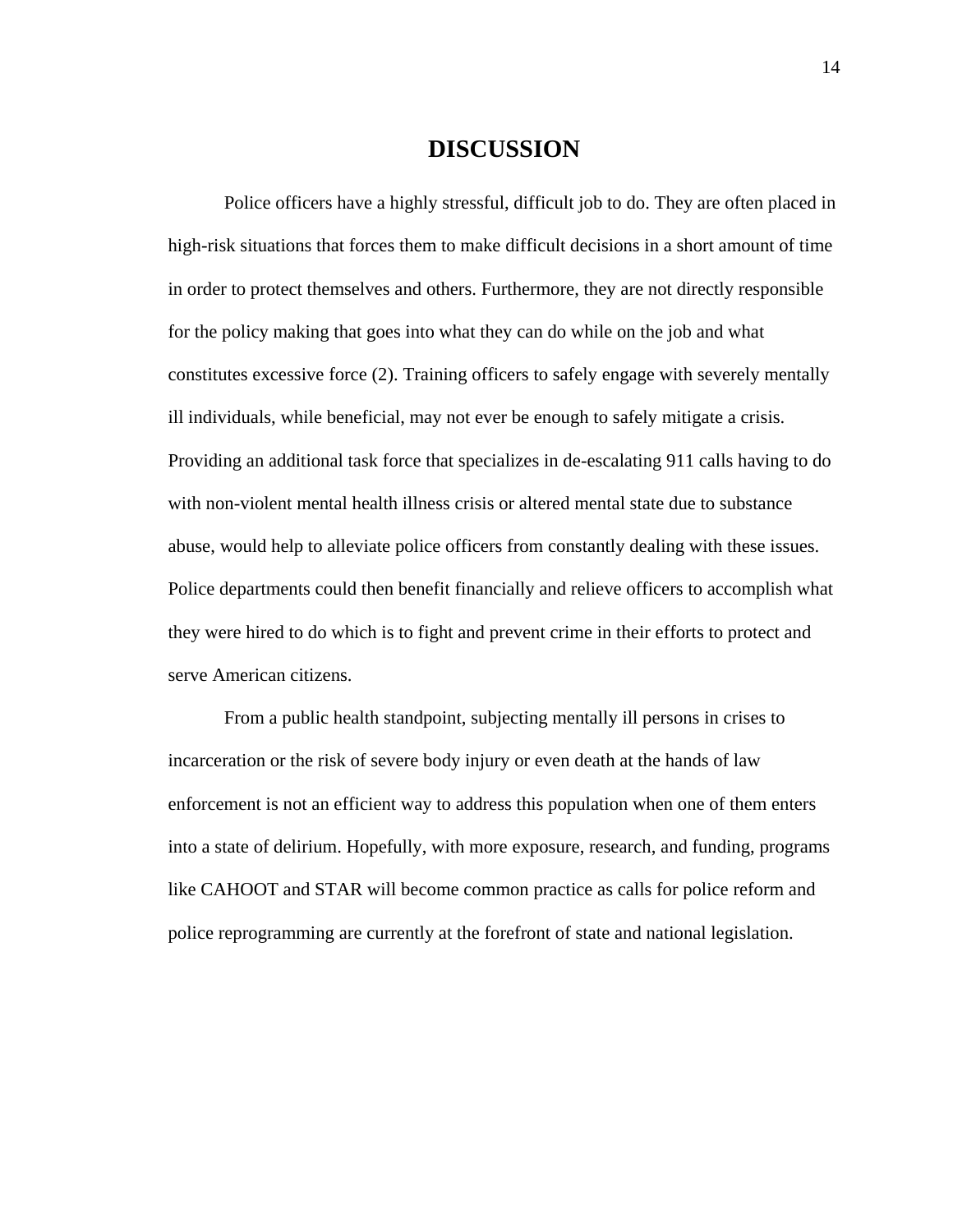### **RECOMMENDATIONS FOR FUTURE STUDIES**

Alternative programs such as CAHOOTS in Oregon and STAR in Denver Colorado have successfully assisted their respective departments finances by freeing up time for police officer to respond to crime and diverting individuals with mental illness, substance abuse, or homelessness to the services they need. However further studies should be done in more densely populated cities with larger police force such as Los Angeles, Chicago, and New York City. Pilot programs should be implemented in possibly smaller areas of these large cities. For example, a pilot program could be conducted within a certain mile radius in which dispatch forwards calls to a group of mental health professionals and social workers for a certain period of time. Afterwards, metrics will be used to assess how many of those forwarded calls resulted in the involvement of law enforcement which would be the measure of whether or not it was successful.

Further research could also be conducted to assess whether some alternative policing could help to avoid excessive and sometimes lethal force for other vulnerable populations such as African Americans. As previously mentioned, the Washington Post's database has documented every death by the hands of law enforcement when using a gun since 2015. They found that African Americans were disproportionately victims of such killings (10).

The recent death of 20- year -old Daunte Wright in Brooklyn Center, Minnesota has stirred conversations about the creation of a task force that allows for unarmed traffic authorities to respond to simple traffic violations. Wright was killed on April 11, 2021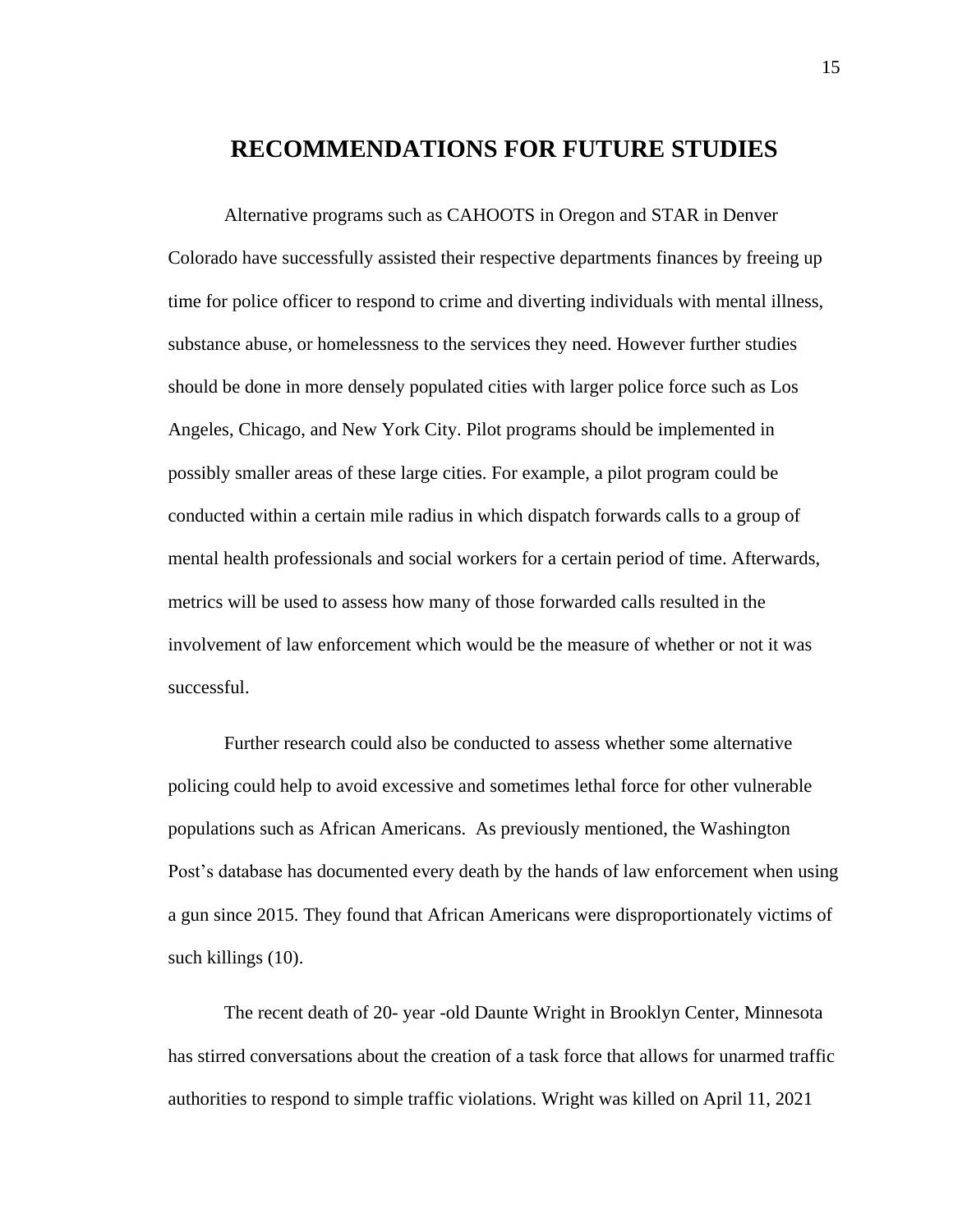after he was allegedly stopped by police for an expired registration tag and subsequently an outstanding warrant for marijuana possession (23). Former, 26-year veteran police officer, Kimberly Potter, claimed to have mistaken her gun for a taser and fired one shot to Wright's chest, killing him on the scene (23). Studies have shown that black Americans are more likely to be pulled over for minor traffic violations which sometimes end up fatal. As was the case for 32-year-old black man, Philando Castile in July of 2016. A few local government officials have begun to discuss the possibility of removing armed police from traffic stops in order to mitigate this bias. Berkeley, California is the first city council in the nation to pass a bill prompting the creation of an alternate group of unarmed city employees who will be tasked with responding to minor traffic infractions (24). The program has yet to be developed and further analysis of the future program's results would need to be evaluated for its success (24).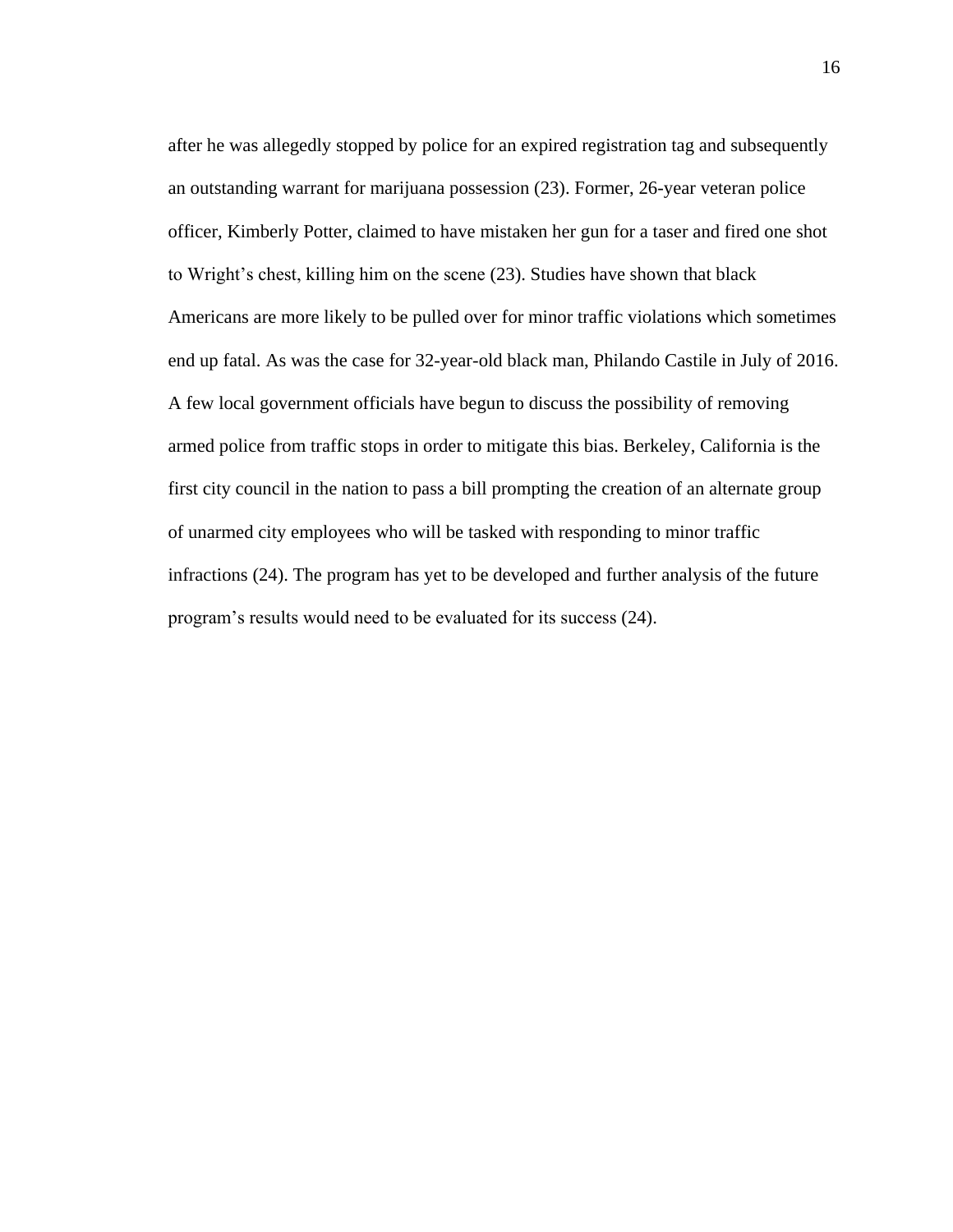## **REFERENCES**

- 1. Martin, B. (2005). The Beating of Rodney King: The Dynamics of Backfire. Critical Criminology, 13(3), 307–326. https://doi.org/10.1007/s10612- 005-3186-x
- 2. Anthony J. Raganella & Michael D. White, Race, Gender, and Motivation for Becoming a Police Officer: Implications for Building a Representative Police Department, 32 J. CRIM. JUST. 501, 505- 06 (2004)
- 3. DeGue, S., Fowler, K. A., & Calkins, C. (2016). Deaths Due to Use of Lethal Force by Law Enforcement. American Journal of Preventive Medicine, 51(5). https://doi.org/10.1016/j.amepre.2016.08.027
- 4. Watson, A. C., & Fulambarker, A. J. (2012). The Crisis Intervention Team Model of Police Response to Mental Health Crises: A Primer for Mental Health Practitioners. Best Practice in Mental Health, 8(2), 71–81.
- 5. Compton, M. T., Bakeman, R., Broussard, B., Hankerson-Dyson, D., Husbands, L., Krishan, S., Stewart-Hutto, T., D'Orio, B. M., Oliva, J. R., Thompson, N. J., & Watson, A. C. (2014). The Police-Based Crisis Intervention Team (CIT) Model: I. Effects on Officers' Knowledge, Attitudes, and Skills. Psychiatric Services, 65(4), 517–522. https://doi.org/10.1176/appi.ps.201300107
- 6. Fuller (2015) Overlooked in the Undercounted Treatment Advocacy Center. [https://www.treatmentadvocacycenter.org/storage/documents/overlooked-in-the](https://www.treatmentadvocacycenter.org/storage/documents/overlooked-in-the-undercounted.pdf)[undercounted.pdf](https://www.treatmentadvocacycenter.org/storage/documents/overlooked-in-the-undercounted.pdf)
- 7. Climer, B., & Glicker, B. (2021, January). Cahoots: A Model for Prehospital Mental Health Crisis Intervention. Psychiatric Times, p. 15.
- 8. Rogers (2021) Crisis Intervention Team (CIT) Programs. NAMI. https://nami.org/Advocacy/Crisis-Intervention/Crisis-Intervention-Team-(CIT)- Programs.
- 9. Compton, M. T., Bakeman, R., Broussard, B., Hankerson-Dyson, D., Husbands, L., Krishan, S., … Watson, A. C. (2014). The police-based Crisis Intervention Team (CIT) Model: II. Effects on level of force and resolution, referral, and arrest. Psychiatric Services, 65(4), 523-529. doi:10.1176/appi.ps.201300108
- 10. Washington Post Company. (2020, January 22). Fatal Force: Police shootings database. The Washington Post. https://www.washingtonpost.com/graphics/investigations/police-shootingsdatabase/.
- 11. Gold, M., & Closson, T. (2020, October 8). What We Know About Daniel Prude's Case and Death. The New York Times.
- 12. Elfrink, T. (2020, September 8). 'He's a SMALL Child': Utah police shot a 13 year-old boy with autism after his mother called 911 for help. The Washington Post
- 13. Elfrink, T. (2021, February 22). Navy veteran in mental crisis died after police knelt on his neck for nearly five minutes, his family says. The Washington Post.
- 14. Mulvey, E., Schubert, C., & Bazmi, S. (2015, March 15). The Current State of Crisis Intervention Teams: A National Perspective. PA Center of Excellence.